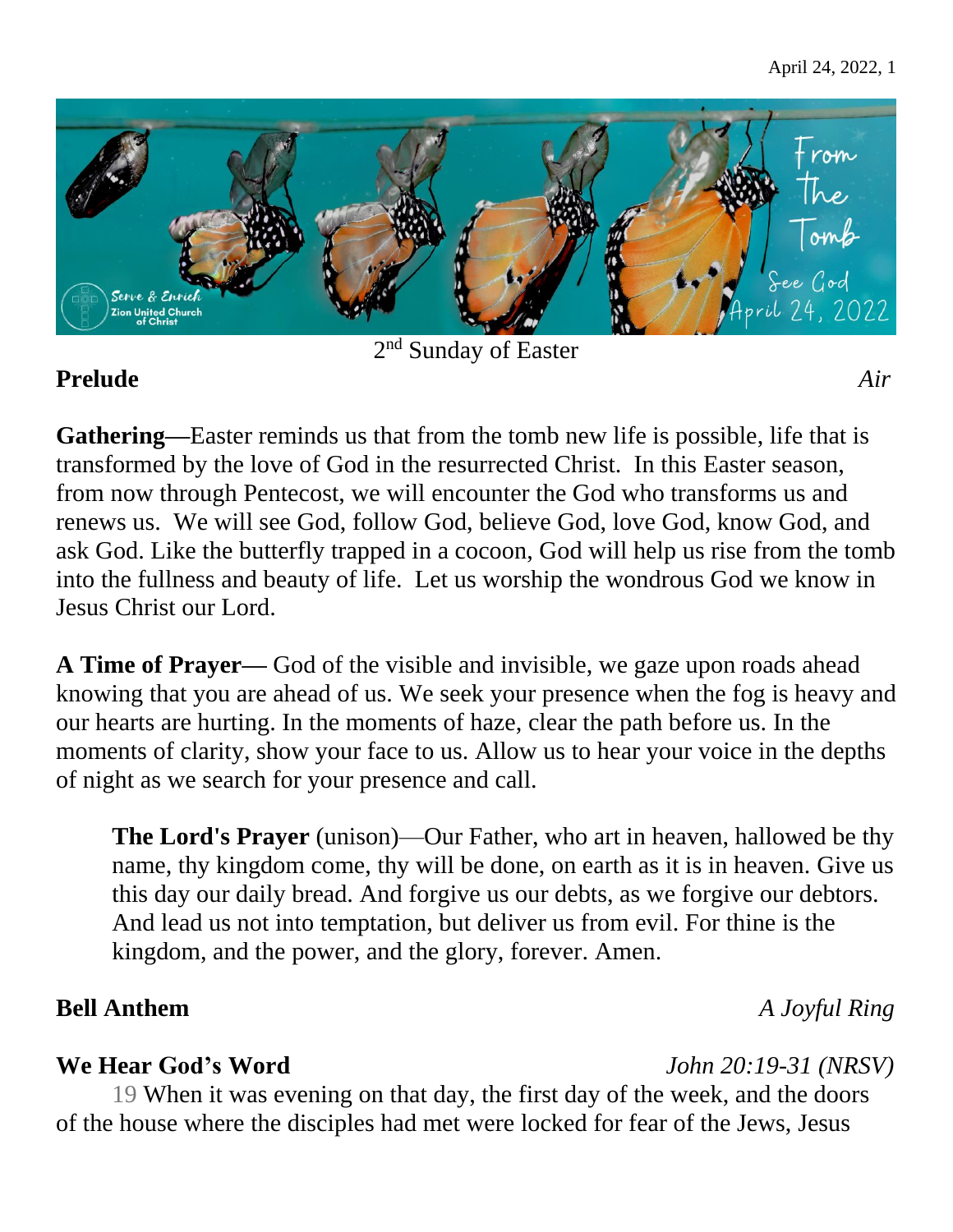came and stood among them and said, 'Peace be with you.' <sup>20</sup>After he said this, he showed them his hands and his side. Then the disciples rejoiced when they saw the Lord. <sup>21</sup> Jesus said to them again, 'Peace be with you. As the Father has sent me, so I send you.' <sup>22</sup>When he had said this, he breathed on them and said to them, 'Receive the Holy Spirit. <sup>23</sup>If you forgive the sins of any, they are forgiven them; if you retain the sins of any, they are retained.'

24 But Thomas (who was called the Twin), one of the twelve, was not with them when Jesus came. <sup>25</sup>So the other disciples told him, 'We have seen the Lord.' But he said to them, 'Unless I see the mark of the nails in his hands, and put my finger in the mark of the nails and my hand in his side, I will not believe.'

26 A week later his disciples were again in the house, and Thomas was with them. Although the doors were shut, Jesus came and stood among them and said, 'Peace be with you.' <sup>27</sup>Then he said to Thomas, 'Put your finger here and see my hands. Reach out your hand and put it in my side. Do not doubt but believe.' <sup>28</sup>Thomas answered him, 'My Lord and my God!' <sup>29</sup> Jesus said to him, 'Have you believed because you have seen me? Blessed are those who have not seen and yet have come to believe.'

30 Now Jesus did many other signs in the presence of his disciples, which are not written in this book. <sup>31</sup>But these are written so that you may come to believe that Jesus is the Messiah, the Son of God, and that through believing you may have life in his name.

### **Meditation "From the Tomb"** *See God*

**Hymn** *Christ is Alive*, #312

### **We Respond to God's Word with Our Giving**

**Invitation—** We hold many gifts in our hearts and minds. As we sense your presence surrounding us, may we discern ways to use our talents and treasures for the health of your realm.

**April Benevolence**—Our Church's Wider Mission

**Celebrating Generosity: Stories About Why We Give** *Ted Schory*